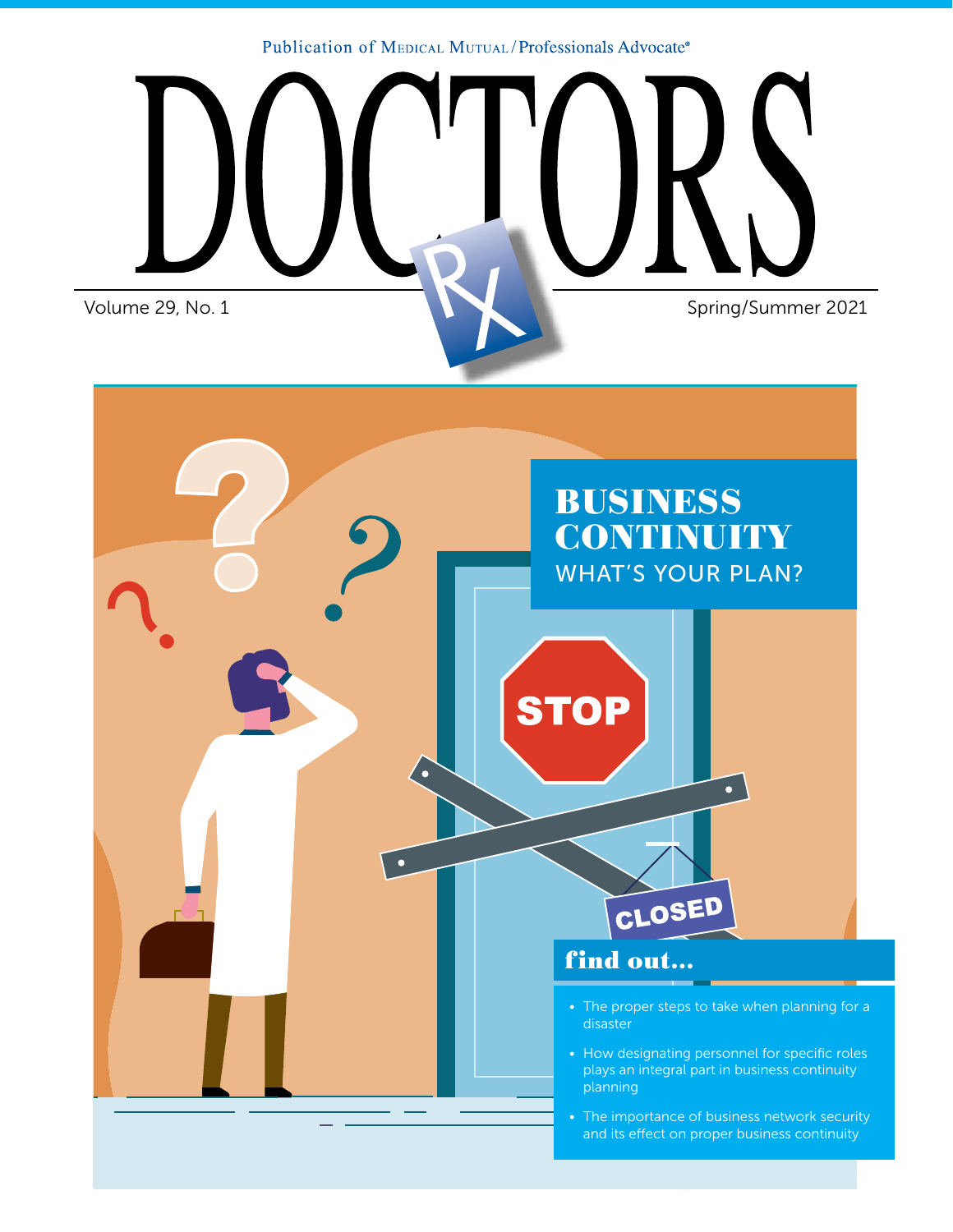# A LETTER FROM THE CHAIR OF THE BOARD

Dear Colleague:

What's in a plan? Since the pandemic, business continuity planning has become a vitally important part of safeguarding your practice. This first newsletter of 2021 will take you through what you need to put a plan in place and the importance of preparation to safeguard your operations for the future.

Heorge Melongine

George S. Malouf, Jr., M.D., FACS Chair of the Board MEDICAL MUTUAL Liability Insurance Society of Maryland Professionals Advocate Insurance Company



# ISSUE HIGHLIGHTS



# DOCTORS RX

Elizabeth A. Svoysky, J.D., Editor Vice President - Risk Management

Dr. George S. Malouf, Jr., M.D., Chair of the Board MEDICAL MUTUAL Liability Insurance Society of Maryland Professionals Advocate® Insurance Company

Copyright © 2021. All rights reserved. MEDICAL MUTUAL Liability Insurance Society of Maryland

Articles reprinted in this newsletter are used with permission. The information contained in this newsletter is obtained from sources generally considered to be reliable, however, accuracy and completeness are not guaranteed. The information is intended as risk management advice. It does not constitute a legal opinion, nor is it a substitute for legal advice. Legal inquiries about topics covered in this newsletter should be directed to your attorney.

All individuals involved in the creation and planning of continuing medical education activities sponsored by MEDICAL MUTUAL are expected to disclose to program participants any real or apparent conflict(s) of interest related to the content of their presentation. All individuals in control of content for this education activity have indicated that they have no relevant financial relationships to disclose.

# **CONTACT**

| Home Office Switchboard              | 410-785-0050           |
|--------------------------------------|------------------------|
| <b>Toll Free</b>                     | 800-492-0193           |
| Incident/Claim/<br>Lawsuit Reporting | 800-492-0193           |
| Risk Management<br>Program Info      | ext 215 or 204         |
| Risk Management<br>Questions         | ext 224 or 169         |
| Main Fax                             | 410-785-2631           |
| Claims Department Fax                | 410-785-1670           |
| Web Site                             | mmlis.com<br>proad.com |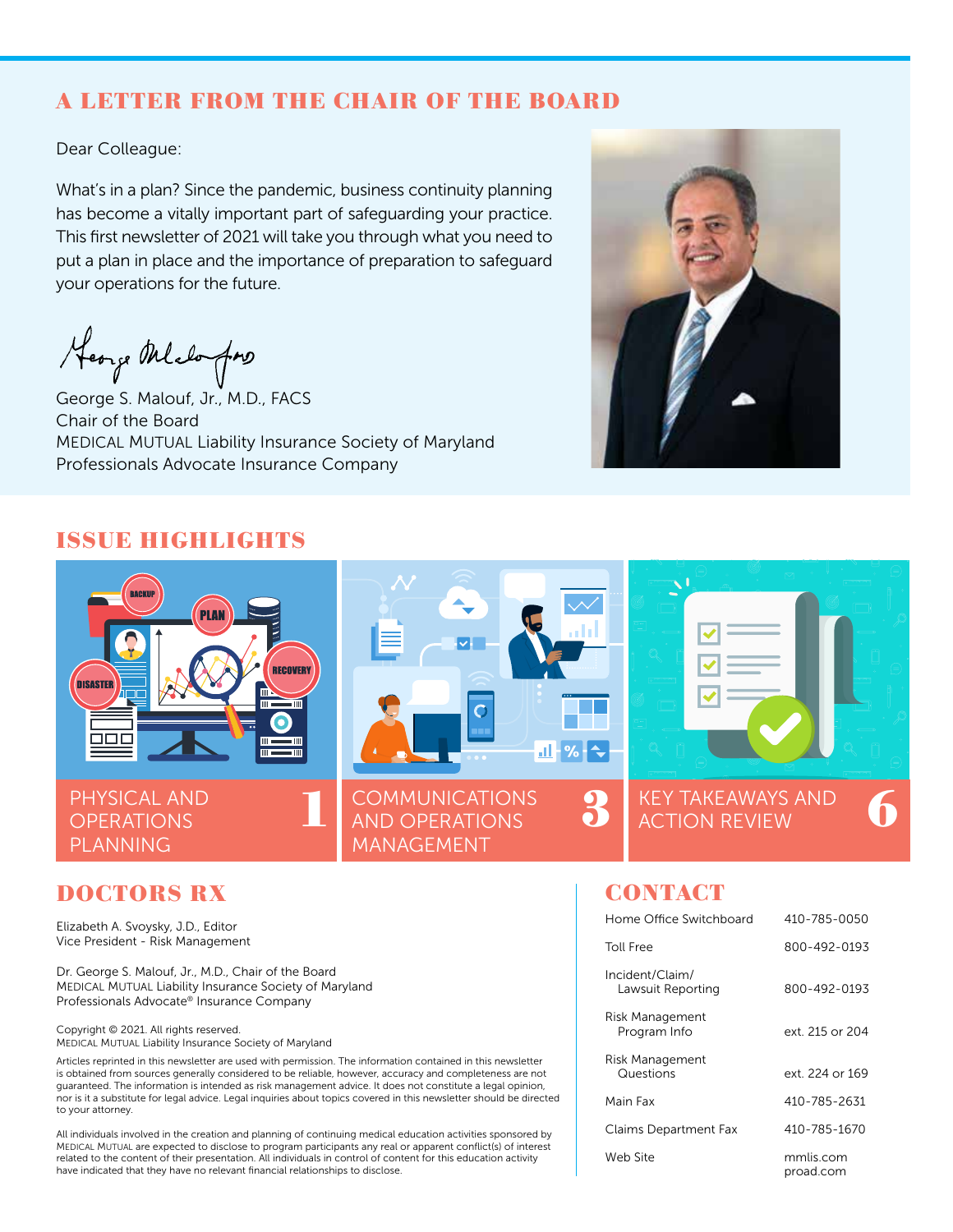

*Physicians and business owners were never more in need of comprehensive business continuity planning than in 2020. We made it through, and we learned a great deal about business adaptation and practical change. The questions facing us now are: "Where do we go from here as we slowly resurface from a global pandemic?" and "What changes do we still need to make?"* 

*Many of us were forced to make significant and prompt modifications to our professional and personal lives with the onset of the COVID-19 pandemic. The more each of us had prepared for such an interruption, the better we fared. Doctors, specifically, were separated from their patients, their offices, and their peers. Often, the only solution was to render care remotely utilizing some version of telemedicine. Those with no prior experience with telemedicine found it slow and expensive to initiate such a program after the disruptive event occurred. This also was a problem with all other business aspects of running a practice. Our goal is to put you in a better place when the next disruptive event occurs.*

*In this article, we provide two real-life examples of substantial hurdles Maryland Doctors faced in 2020. These examples give further guidance for revisiting business continuity in 2021 and beyond. Whether your office must be temporarily closed due to a viral outbreak, shuttered for months and relocated, or digitally rebuilt from a network security breach, you can*  *mitigate the damage with appropriate planning and preparation.*

# PHYSICAL AND OPERATIONAL PLANNING

### *Consider the following example:*

*On Monday morning, your employee arrives to find the fire alarm activated and water running everywhere. A small fire started in the ceiling from a malfunctioning bathroom fan. The fire spread, causing smoke damage throughout much of the office. The fire then caused water pipes to burst, flooding the office (but, miraculously, put out the fire!). The network and phones are down. The business should be opening in minutes, but much of the staff now work remotely due to COVID-19, leaving few people to figure out what steps to take. Your office must be shut down.*

The first steps to responding to this disaster hopefully took place long before the disaster itself. With foresight, you already had a written business continuity plan (maintained separately from your network servers) complete with a list of key individuals to notify, including a telephone communication tree to immediately contact employees and staff, an IT response plan for internet and remote accessibility, copies of insurance contacts and coverages, and contact information for all third-party vendors. You also may have identified an alternative work site plan to temporarily



Jeremy R. Krum & Ken Armstrong Trial Attorneys and Partners at Armstrong, Donohue, Ceppos, Vaughan & Rhoades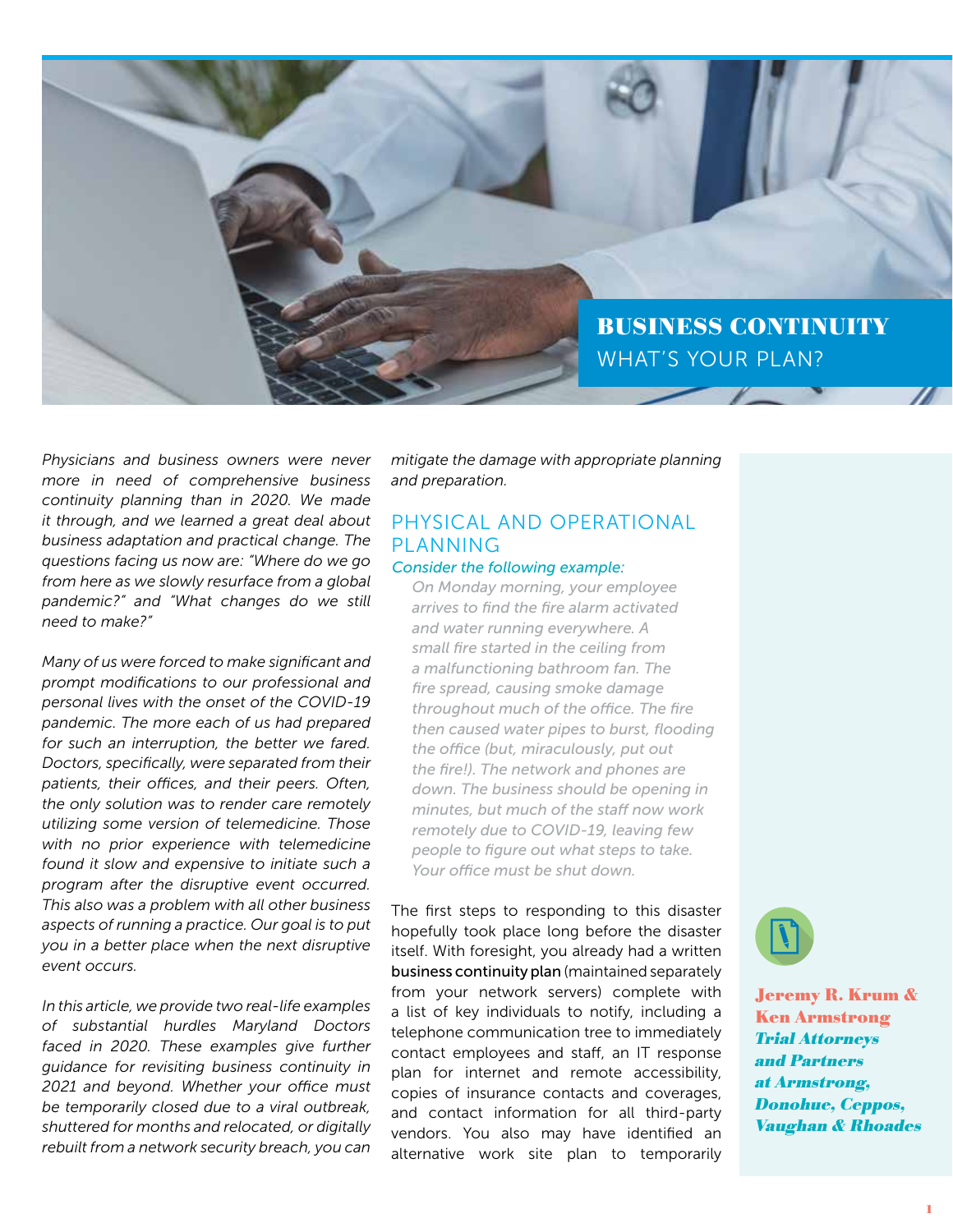

### Remember...

The best planning **necessarily** includes active involvement of your support staff. Having **designated** personnel appointed for specific roles and **responsibilities** can be a business- saving endeavor.

relocate your practice, depending on the type and length of the emergency event.

The best planning necessarily includes active involvement of your support staff. Having designated personnel appointed for specific roles and responsibilities (selected and appointed in the planning stage) can be a business-saving endeavor. You will need help not only for the immediate response and emergency incident but also for ongoing day-to-day business operations. Someone to handle both incoming and outgoing mail. Someone to handle checks. Someone to communicate with the landlord. Someone to communicate with contractors.

In our own legal practice, we have two sets of a comprehensive incident response binder (kept off-site with management personnel) containing all pertinent business information to restore and recover critical business functions, including an emergency preparedness plan. An emergency preparedness plan, stated simply, outlines procedures for responding to a workplace emergency, including any unforeseen situation that threatens the safety and welfare of employees and/or the public. This can include natural disasters such as fire, weather-related events, loss of power and/ or utilities, as well as security threats and emergencies. An emergency preparedness plan should overlap with a business continuity plan, which includes risk assessment, maintenance of essential operations, restoration, and recovery. While planning and preparing can be time-consuming, the work performed will pay dividends in reducing potential business interruptions following a disaster.

Written planning is essential for any business continuity event, but you also must have the physical and operational capability to implement the plan. For example, do your administrative staff and employees (who may be able to work remotely) have the resources they need? Are you prepared in the event that you have to rely on telemedicine if you do not have access to your practice? How would you transition to telemedicine if need be? Who will need a company laptop, complete with appropriate encryption and security protocols? Who will need a business issued cell phone, complete with remote wiping software? Who will handle vendor accounts, along with accounts receivable and accounts payable? Who will handle patient calls, patient questions, and patient appointments? Can you quickly transition from electronic medical record keeping to handwritten charting and vice versa?

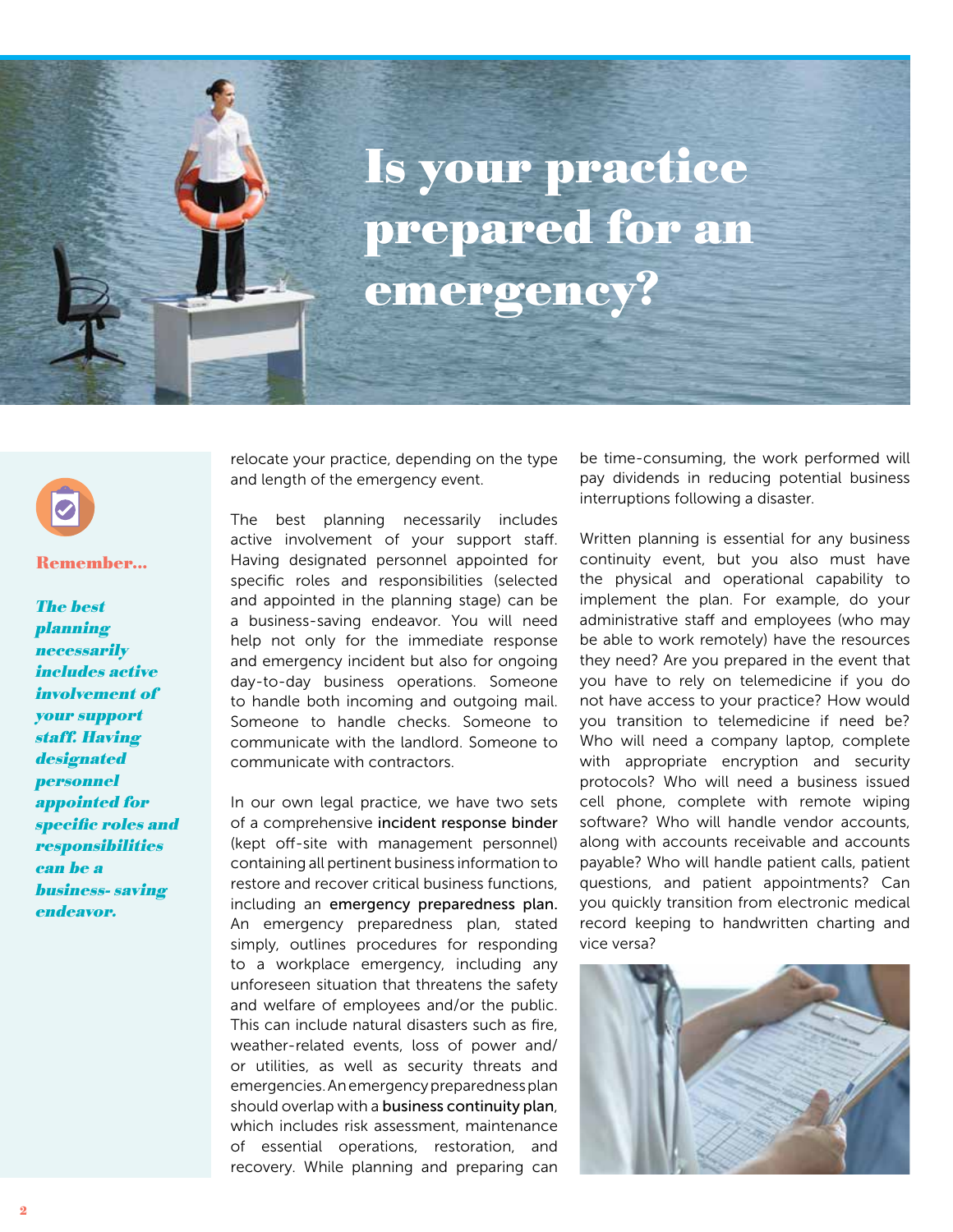

One of the most significant consequences of a business interruption event is the actual length of time it takes to return to your operational baseline. Even a simple broken water pipe can result in several months of restoration efforts. While proper planning will not prevent the incident, well-thought-out preparation can help restore your practice's operations more quickly.

At its most basic level, a business continuity plan should include the following items and should be accessible off-site in both paper and electronic formats:

### COMMUNICATIONS AND OPERATIONS MANAGEMENT

*Notification Plan/Protocols: Who will be responsible for managing your business continuity plan?* 

*Employee Emergency Contacts: Full name, cell phone numbers, and email addresses for all employees*

*Telephone Communications Tree: Each person on the call tree contacts the next person on the list and so on, until everyone has been contacted.* 

*Contacts for Third Party Vendors: A list of all companies that the practice does business with, including phone numbers and email addresses*

*Insurance Policies: Copies of complete policies with producers' phone numbers and email addresses*

*Lease Agreements: A copy of the lease or ownership documents for the business(es)*  *location(s) with contact names, phone numbers and email addresses Company Licenses/Registrations: A copy of all software and hardware license agreements or registrations along with contact information for the individuals who maintain your computer systems Provider Licenses/Registrations: Copies of all state licenses and credentialing information, with usernames and passwords, so that renewals can be accomplished to maintain licenses for medical staff and third-party payor status* 

### INFORMATION TECHNOLOGY (IT)

*Emergency Contacts: First priority – get your computer systems back up and running. Know who to call immediately to get your computers working. Network Diagram: Have a basic diagram and* 

*system review so that your IT provider will be able to rebuild and operate your system remotely for maintenance and repair. Passwords and Access Controls: Make* 

*sure your Manager/Primary Responder has the usernames and passwords for all hardware and software system accounts stored in a secure physical location or an electronic password locker.*

# *Bank Accounts/Credit Cards/*

*Payroll/401K: Obtain secure remote access to your bank accounts/payroll accounts/funding accounts so that all banking operations can be completed remotely if physical access to the office is restricted or impossible.*



### Did you know?

One of the most significant consequences of a business interruption is the actual length of time it takes to return to your operational baseline.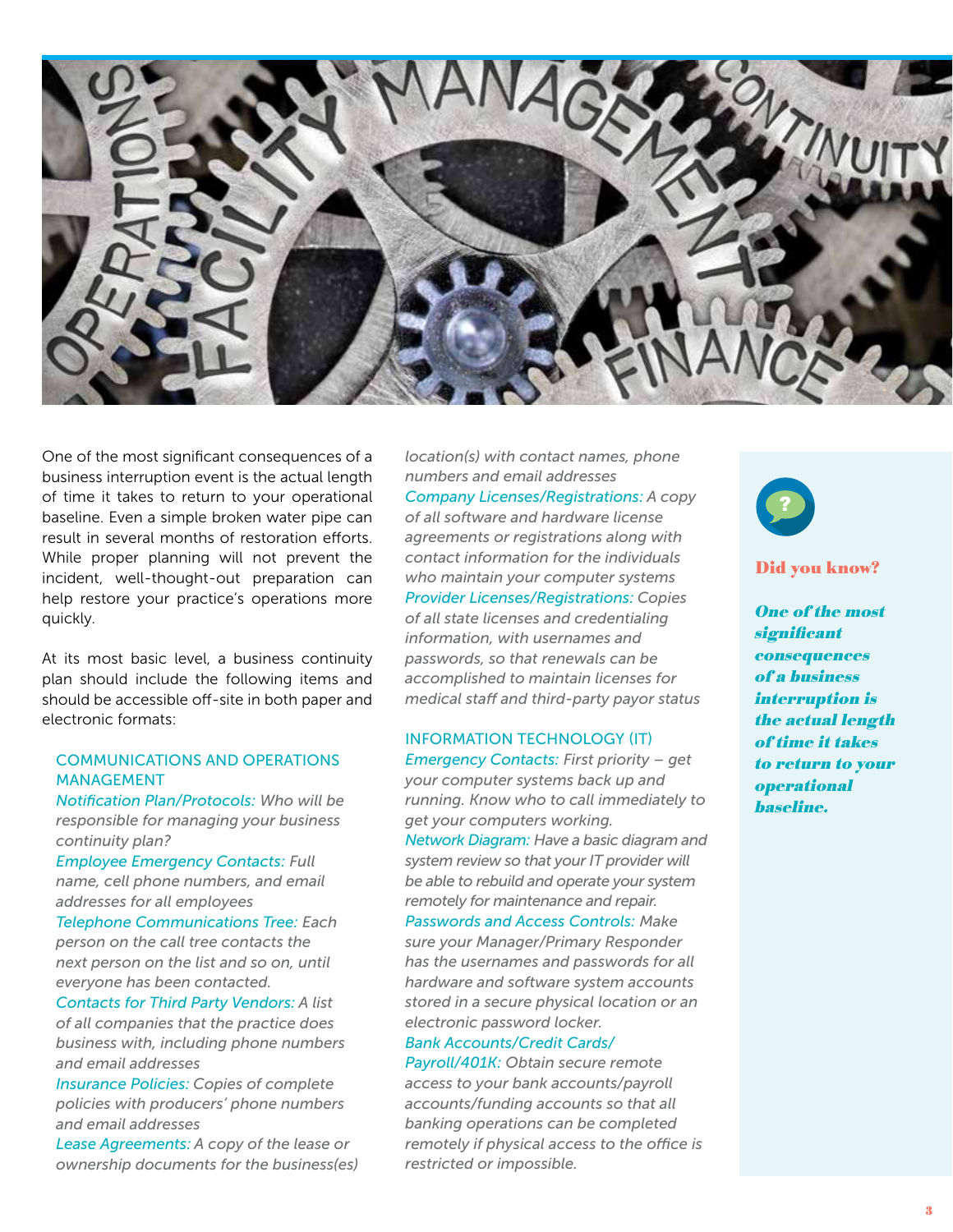



## Don't forget training!

All staff and employees should not only be aware of business **continuity** planning and management but also should be actively involved in helping the practice execute and implement the plan when needed.

### *Secure Patient Lists/Contacts (Encrypted):*

*Maintain a secure patient list with last known contact information on a regular basis (monthly/quarterly/annually).*

### EMERGENCY PREPAREDNESS *Emergency Call Centers/Locations: If a*

*physical location is necessary or required, have alternate locations planned. Workplace Emergency Plan/Training:* 

*Consider a training session to test your business continuity plan.*

### *Evacuation Plan/Lockdown Protocols:*

*Have an emergency evacuation plan and lockdown procedure in place for the safety of employees and, in the era of COVID-19, preplanned protocols for cleaning and preparing the physical premises for reoccupation.*

### PHYSICAL AND ENVIRONMENTAL **SECURITY**

*Assets List and Property Photos: Annually, take photos of each office to document equipment present for insurance purposes. Floor Layout: Update a copy of your floor plan annually.* 

*Alternate Work Site Plan (If possible): Select a suitable location or temporary office site for 30-day use in an emergency and select who and what will be placed there to transition the office to more permanent reconstruction.*

Don't forget training! All staff and employees should not only be aware of business continuity

planning and management but also should be actively involved in helping the practice execute and implement the plan when needed. Your practice might even consider getting staff and employees involved in reviewing and updating the business continuity plan each year. Knowing that the practice is prepared and ready for a disaster and knowing that the practice can adapt and accommodate staff in any situation will provide employees with reassurance, comfort, and job satisfaction.

# BUSINESS NETWORK SECURITY

To no one's surprise, we saw a tremendous upswing in cybersecurity threats and ransomware attacks in 2020. With the ongoing transition to remote operations and telehealth, threat actors have targeted medical offices, clinics, and both small and large business owners. This trend is expected to continue.

### *In 2020, the following incident took place:*

*A Physician opens the front office preparing for the day's patient appointments. Times have been difficult, as several months of patient care have been lost due to COVID-19. Patients remain reluctant to return. However, appointments are finally starting to fill up again. The computers are turned on for the morning. The Physician sees no screen prompt. No Windows operating system. The Physician sees only a demand for \$10,000 in bitcoin.*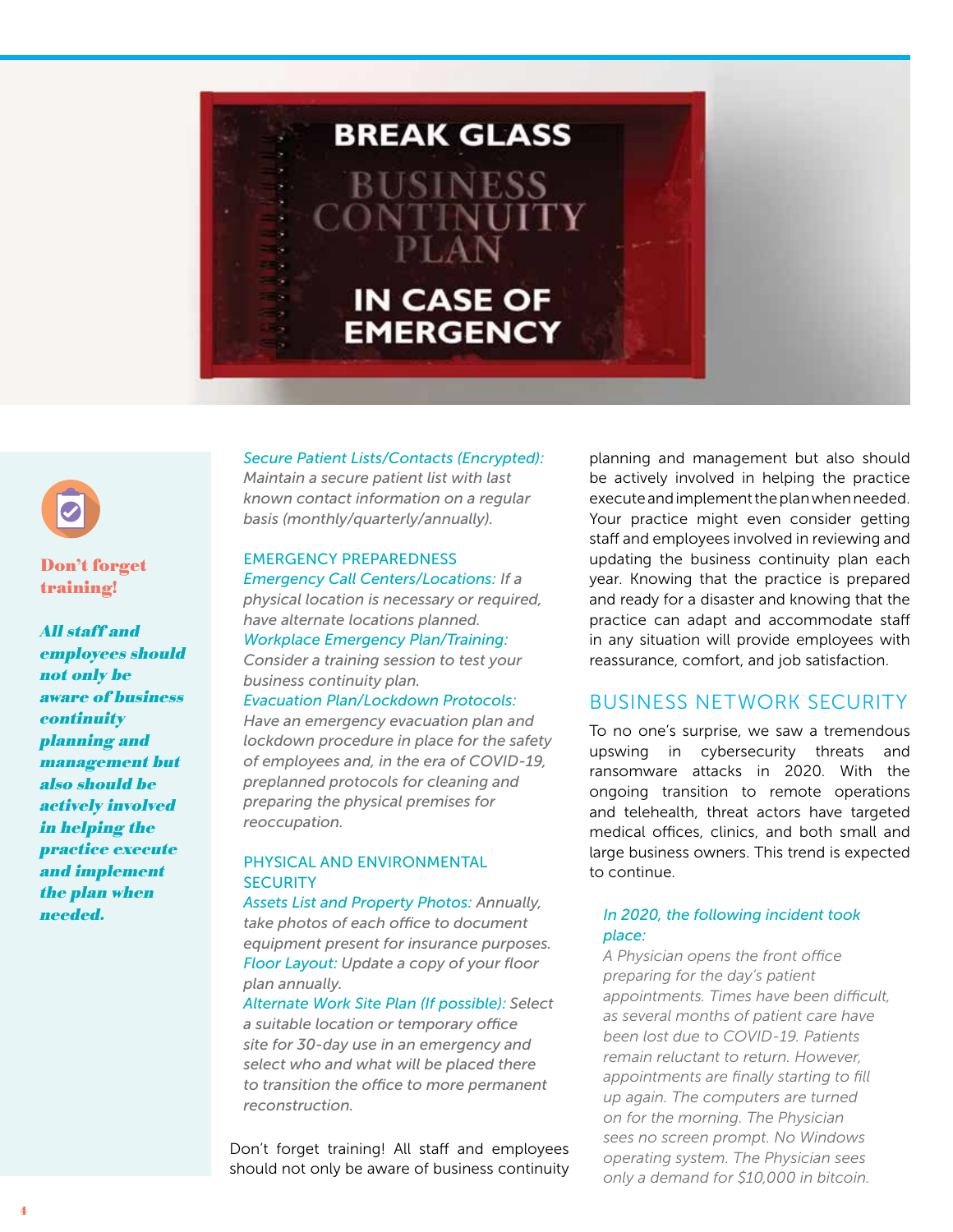

*All files have been encrypted. No patient schedules are available. No patient records are accessible. No radiographs are obtainable to view. The Physician learns that a remote desktop (provided for billing staff, working remotely) was not secure. Patient records have likely been accessed and taken. In addition to restoring computer operations, all patients for the practice must now be notified and informed of the security breach.* 

When it comes to network security, prevention is key. While most providers think, "It will never happen to me," threat actors have become savvier and more sophisticated. New methods are employed regularly, and bad actors are now finding ways to encrypt both servers and external backup tapes. We strongly recommend that providers retain and rely upon competent IT vendors. More importantly, we recommend that providers obtain vulnerability assessments of their computer systems and networks. Vulnerability assessments are generally affordable and cause little inconvenience. A forensic vulnerability review can identify significant weaknesses that your IT team may have overlooked.

If your network and electronic health records were disabled, could you notify your patients? Do you have a secure and encrypted list of all patient names and addresses, separate from your server, such that you could inform patients of a data breach? If a true data breach occurs, you must have a feasible strategy to rebuild

your network systems quickly, and you must have the ability to access and utilize patient data, including protected health information. We recommend having several redundancies in secured patient data, most importantly an off-site external copy of data that is not connected to any internal network device. The copy should be encrypted and kept physically secure.



Beyond business continuity and operations, you must respond to potential unauthorized access and/or exfiltration of patient data in compliance with the detailed reporting obligations of the Health Information Portability and Accountability Act (HIPAA) and applicable state laws. In the event of an incident like that described above, patients may become upset, frustrated, and may no longer have trust in your practice's security and privacy responsibilities. The business impact of such an event can be substantial. Thus, ensuring that your practice's network and data are secure is essential. Protecting your patients' data is vital to a



Business Network Security:

Beyond business continuity and operations, you must respond to potential unauthorized access and/ or exfiltration of patient data in compliance with the detailed reporting obligations of HIPAA.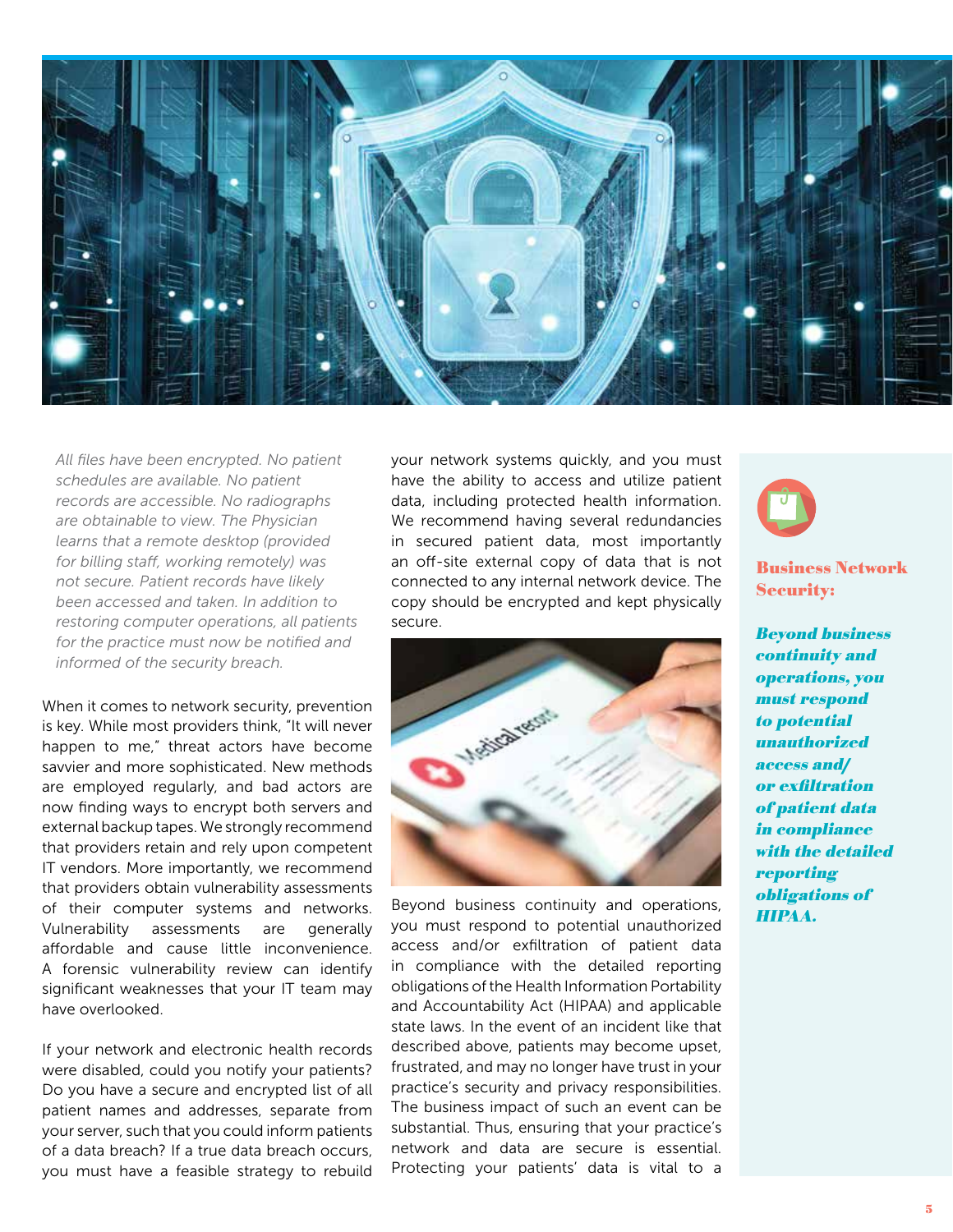### FOR MORE INFORMATION, VISIT

MMLIS.COM/ BUSINESSCONTINUITY OR PROAD.COM/ BUSINESSCONTINUITY successful practice, and network protections should be reviewed and reevaluated at least every two years, if not more frequently.

For more information on the cyber security resources offered by MEDICAL MUTUAL/ Professionals Advocate Insurance Company, please see page 9 of this newsletter.

# A WORD ON VACCINES IN THE CONTEXT OF BUSINESS **CONTINUITY**

Finally, an additional concern for business continuity in 2021: vaccinations. While health care providers and employers may certainly desire that all employees and staff obtain vaccinations for COVID-19, employers also need to comply with federal and state employment laws and regulations, including providing reasonable accommodations for employees with disabilities and providing equal employment opportunities. Maintaining separate office pods, ensuring disinfection protocols continue and providing remote capabilities will likely remain for the foreseeable future. This landscape will likely continue to evolve and develop in the months and years to come.

# KEY "TAKEAWAY" POINTS – ANNUAL ACTION/REVIEW

- *•* Review your business continuity plan and emergency preparedness plan every year.
- *•* Update your telecommunications tree for all employees and staff.
- *•* Update your vendors list and contact information.
- *•* Update your assets list and property photos.
- *•* Review your floor plan, evacuation plan, and network diagram.
- *•* Assign roles and responsibilities to employees and staff for responding to an emergency or business interruption.
- *•* Train your employees and staff on your business continuity plan and emergency preparedness plan.
- *•* Review your business continuity plan and emergency preparedness plan with your IT team and consider obtaining a network vulnerability assessment.
- *•* Maintain secure off-site copies of your business continuity plan and emergency preparedness plan.
- *•* Maintain a secure and encrypted list of patient contact information separate from your network server. Consider using an encrypted external hard drive or an encrypted flash drive.

# **CONCLUSION**

In summary, there is no question that the best approach for maintaining business continuity and responding to a business disaster is preparation, preparation, and more preparation. Every provider and business owner should revisit their plans for 2021 and review them with their organization and staff.

|                                       |                                                                                                           | ANA COST<br><b>SHABITING</b>               |                                    |
|---------------------------------------|-----------------------------------------------------------------------------------------------------------|--------------------------------------------|------------------------------------|
|                                       |                                                                                                           | COVID-19 Vaccination Record Card           |                                    |
|                                       | Please keep this record card, which includes medical information<br>about the vaccines you have received. |                                            | <b>STATISTICS</b>                  |
|                                       | Date of birth                                                                                             |                                            |                                    |
|                                       | Vaccine<br>Product Name/Manufacturer<br>$I^*$ Dose<br><b>Lot Number</b><br>COVID-19                       |                                            | First Name<br>Patient number<br>Mi |
| $2 * D05e$<br>$COWD-19$<br>$3 *$ Dose |                                                                                                           | Date                                       | Healthcare Professional            |
| COVID-19<br>$4°$ Dose<br>$COWD_{22}$  |                                                                                                           | $\overrightarrow{dd}$ yy<br>m <sub>n</sub> | or Clinic Site                     |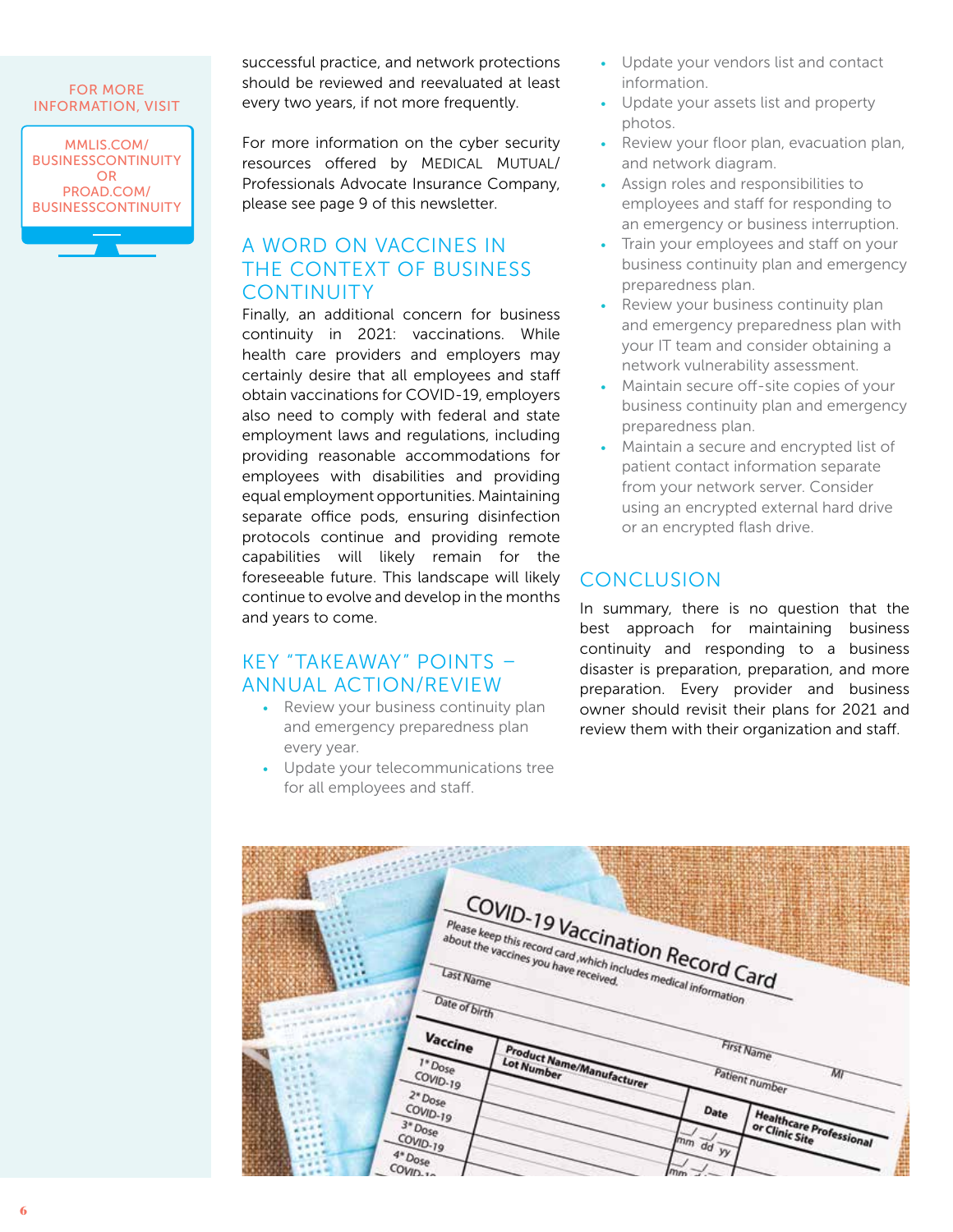# CME TEST QUESTIONS

*1.* Business continuity plans should be reviewed and updated every five years. A. True B. False *2.* Network vulnerability assessments can identify weaknesses overlooked by your IT team. A. True B. False *3.* Staff and employees should not be included in business continuity planning. A. True B. False *4.* A business continuity plan is the same as an emergency preparedness plan. A. True B. False *5.* Staff and employees may have remote access to your network server if proper security and encryption protocols are utilized. A. True B. False *6.* Most business interruptions are minimal, and you do not need to plan for them. A. True B. False *7.* Ongoing efforts to combat cybercrime have resulted in reduced network security threats. A. True B. False *8.* All pertinent business continuity data should be maintained on your secure network server. A. True B. False *9.* Remote access or mobile banking should be avoided. A. True B. False *10.* The best approach for maintaining business continuity is preparation. A. True B. False

Instructions – to receive credit, please follow these steps:

Read the articles contained in the newsletter and then answer the test questions. Mail or fax your completed answers for grading:

- Med•Lantic Management Services, Inc. | Fax: 410-785-2631 P.O. Box 8016 | 225 International Circle | Hunt Valley, Maryland 21030 Attention: Risk Management Services Dept.
- 1. One of our goals is to assess the continuing educational needs of our readers so we may enhance the educational effectiveness of the *Doctors RX*. To achieve this goal, we need your help. You must complete the CME evaluation form to receive credit.
- 2. Completion Deadline: August 31, 2021
- 3. Upon completion of the test and evaluation form, a certificate of credit will be mailed to you.

*CME Accreditation Statement*

MEDICAL MUTUAL Liability Insurance Society of Maryland is accredited by the Accreditation Council for Continuing Medical Education (ACCME) to provide continuing medical education for Physicians.

### *CME Designation Statement*

MEDICAL MUTUAL Liability Insurance Society of Maryland designates this enduring material for a maximum of one (1) *AMA PRA Category 1 Credit*. TM Physicians should claim only the credit commensurate with the extent of their participation in the activity.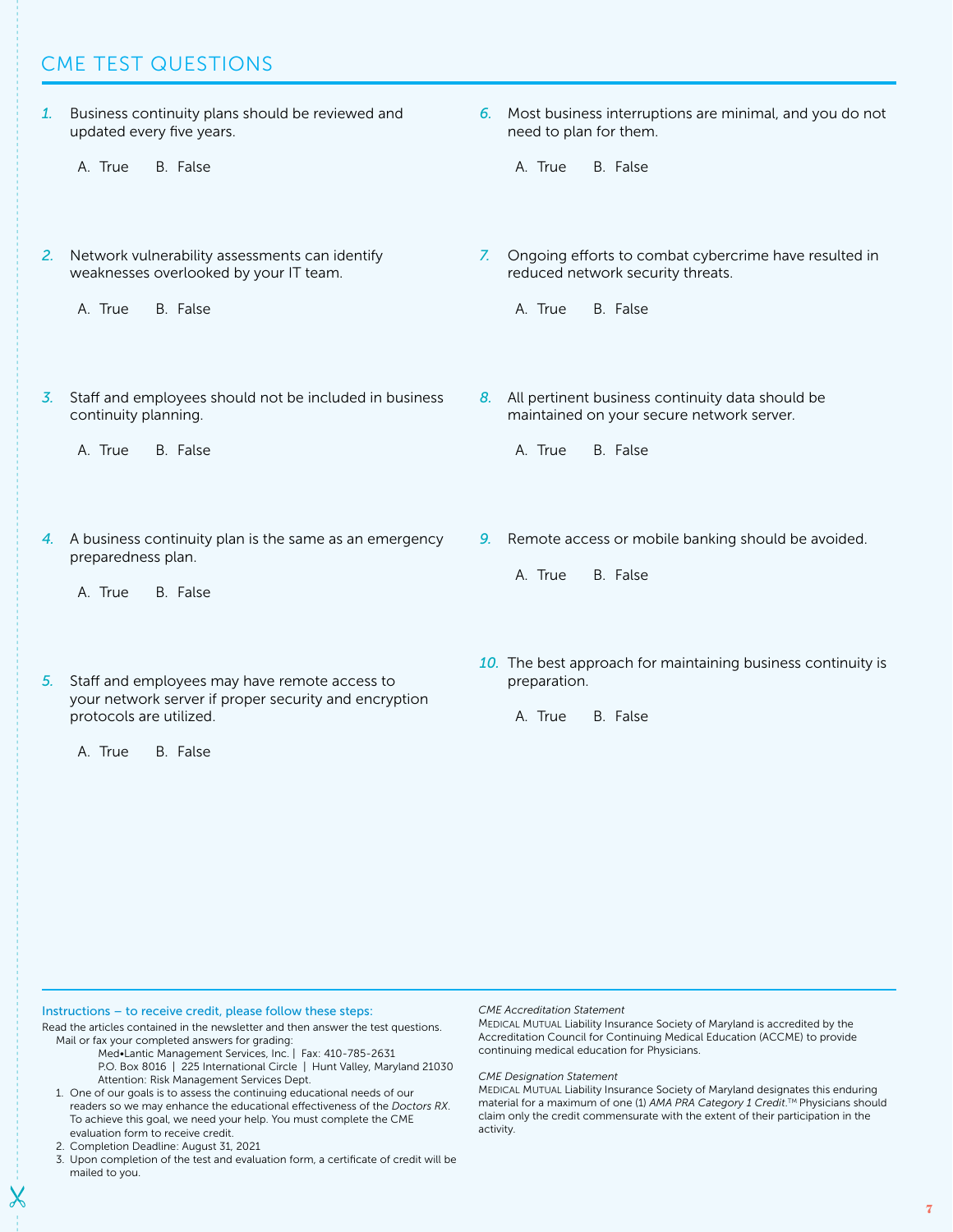# CME EVALUATION FORM

### Statement of Educational Purpose

*Doctors RX* is a newsletter sent twice each year to the insured Physicians of MEDICAL MUTUAL/Professionals Advocate.® Its mission and educational purpose is to identify current health care-related risk management issues and provide Physicians with educational information that will enable them to reduce their malpractice liability risk.

Readers of the newsletter should be able to obtain the following educational objectives:

- 1) Gain information on topics of particular importance to them as Physicians
- 2) Assess the newsletter's value to them as practicing Physicians
- 3) Assess how this information may influence their own practices

### CME Objectives for "Business Continuity, What's Your Plan?"

Educational Objectives: Upon completion of this enduring material, participants will be better able to:

- 1) Have a better understanding of physical and operational planning associated with business continuity
- 2) Learn a basic understanding of the elements of a business continuity plan
- 3) Address the complexities surrounding vaccines in the context of business continuity

|                                                              | Strongly<br>Agree | Strongly<br><b>Disagree</b> |
|--------------------------------------------------------------|-------------------|-----------------------------|
| Part 1. Educational Value:                                   | 5 4 3 2 1         |                             |
| I learned something new that was important.                  | .                 | □□                          |
| verified some important information.                         | 00000             |                             |
| plan to seek more information on this topic.                 | ם ם ם ם<br>$\Box$ |                             |
| This information is likely to have an impact on my practice. |                   |                             |

Part 2. Commitment to Change: What change(s) (if any) do you plan to make in your practice as a result of reading this newsletter?

 $\_$  ,  $\_$  ,  $\_$  ,  $\_$  ,  $\_$  ,  $\_$  ,  $\_$  ,  $\_$  ,  $\_$  ,  $\_$  ,  $\_$  ,  $\_$  ,  $\_$  ,  $\_$  ,  $\_$  ,  $\_$  ,  $\_$  ,  $\_$  ,  $\_$  ,  $\_$  ,  $\_$  ,  $\_$  ,  $\_$  ,  $\_$  ,  $\_$  ,  $\_$  ,  $\_$  ,  $\_$  ,  $\_$  ,  $\_$  ,  $\_$  ,  $\_$  ,  $\_$  ,  $\_$  ,  $\_$  ,  $\_$  ,  $\_$  ,  $\_$  ,  $\_$  ,  $\_$  ,  $\_$  ,  $\_$  ,  $\_$  ,  $\_$  ,  $\_$  ,  $\_$  ,  $\_$  ,  $\_$  ,  $\_$  ,  $\_$  ,  $\_$  ,  $\_$  ,  $\_$  ,  $\_$  ,  $\_$  ,  $\_$  ,  $\_$  ,  $\_$  ,  $\_$  ,  $\_$  ,  $\_$  ,  $\_$  ,  $\_$  ,  $\_$  ,  $\_$  ,  $\_$  ,  $\_$  ,  $\_$  ,  $\_$  ,  $\_$  ,  $\_$  ,  $\_$  ,  $\_$  ,  $\_$  ,  $\_$  ,  $\_$  ,  $\_$  ,  $\_$  ,  $\_$  ,  $\_$  ,  $\_$  ,  $\_$  ,  $\_$  ,  $\_$  ,  $\_$  ,  $\_$  ,  $\_$  ,  $\_$  ,  $\_$  ,  $\_$  ,  $\_$  ,  $\_$  ,  $\_$  ,  $\_$  ,  $\_$  ,  $\_$  ,  $\_$  ,  $\_$  ,  $\_$  ,  $\_$  ,  $\_$  ,  $\_$  ,  $\_$  ,  $\_$  ,  $\_$  ,  $\_$  ,  $\_$  ,  $\_$  ,  $\_$  ,  $\_$  ,  $\_$  ,

|  | Part 3. Statement of Completion: I attest to having completed the CME activity. |
|--|---------------------------------------------------------------------------------|
|  |                                                                                 |

| Part 4. Identifying Information: Please PRINT legibly or type the following: |                                                                |  |  |
|------------------------------------------------------------------------------|----------------------------------------------------------------|--|--|
|                                                                              | Telephone Number: Network of the Contract of Telephone Number: |  |  |
|                                                                              |                                                                |  |  |
|                                                                              |                                                                |  |  |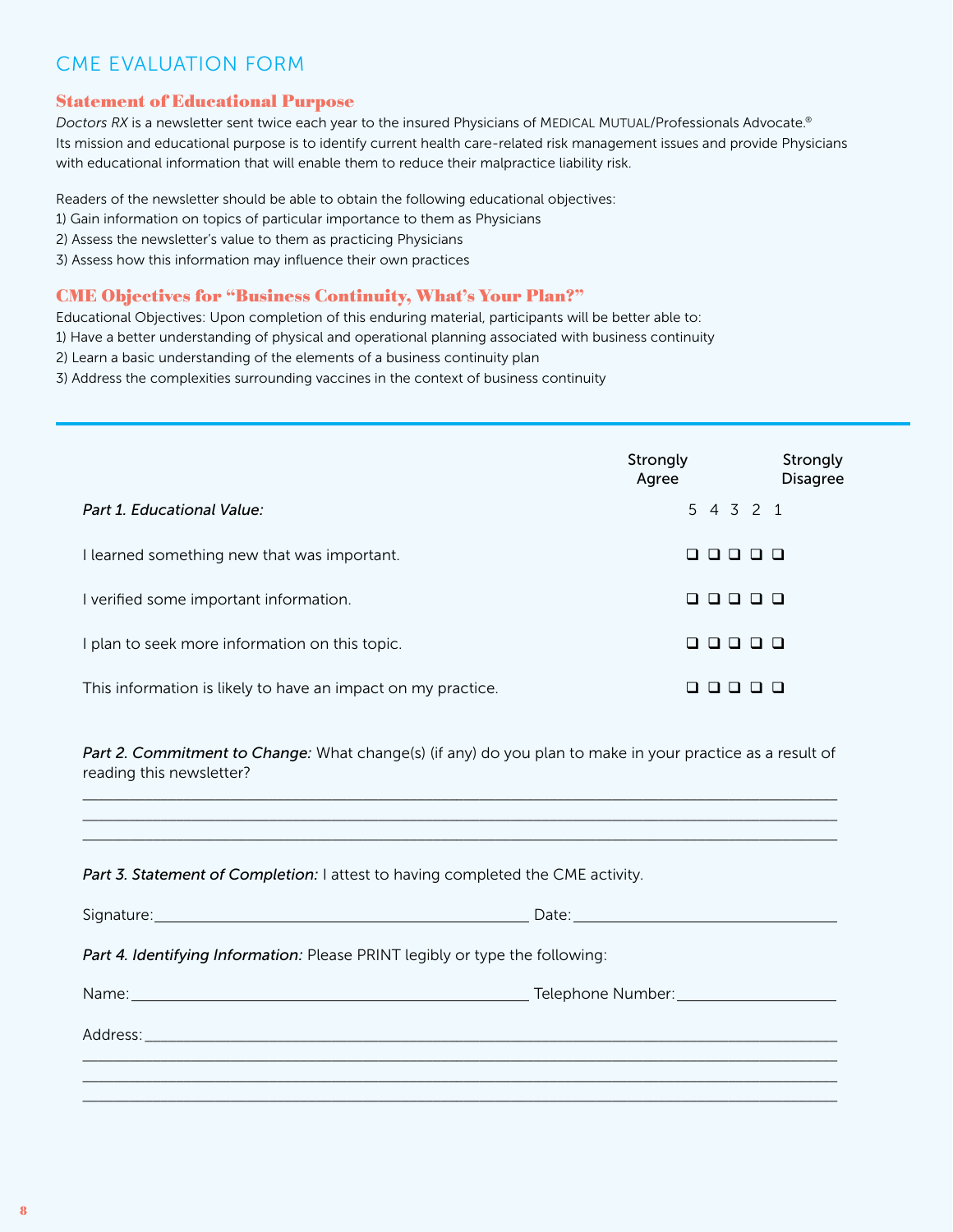

# RISK MANAGEMENT NEWS CENTER



# EQUIP YOUR PRACTICE MANAGER FOR SUCCESS

Your Practice Manager is on the front lines of the business side of medicine. Provide the tools needed by encouraging them to register for our *Practice Manager Toolbox* (PMT). The online PMT offers guidance on a variety of topics, such as practice operations and EHR optimization. Sample resources include an employee handbook, hiring forms, and a confidentiality agreement. Finally, when Practice Managers register, they can select a free gift. For more details and to register, visit mmlis.com/practice-manager-toolboxfaq or professionalsadvocate.com/practicemanager-toolbox-faq



# EVALUATE YOUR CYBER SECURITY WITH OUR ONLINE TOOL

As health care cyber breaches have risen in the past year, it is more important than ever to make sure you and your practice are protected. MEDICAL MUTUAL and Professionals Advocate offer a free online tool to help evaluate your practice's cyber security. The survey focuses on topics such as electronic security and PHI protection planning. After each question, you will receive practical feedback to help strengthen your I.T. system. For more information and to complete the survey, visit mmlis.com/securitysurvey or professionalsadvocate.com/securitysurvey



# RESOURCES FOR BUSINESS CONTINUITY PLANNING

COVID-19 has shown that it's prudent to take the time to develop a robust business continuity plan. To assist you, we have compiled additional resources on how to prepare for an unexpected event in the future. At mmlis.com or proad.com, we offer guidelines about telehealth, office reopening procedures, Physician and staff wellness, and more. Much of this information comes from authoritative sources such as the CDC, the U.S. Dept. of Labor, the American Medical Association, and others.



To stay in the know about the latest risk management news and alerts issued by medical organizations, visit our web site at mmlis.com/ rm-alerts and proad.com/ rm-alerts